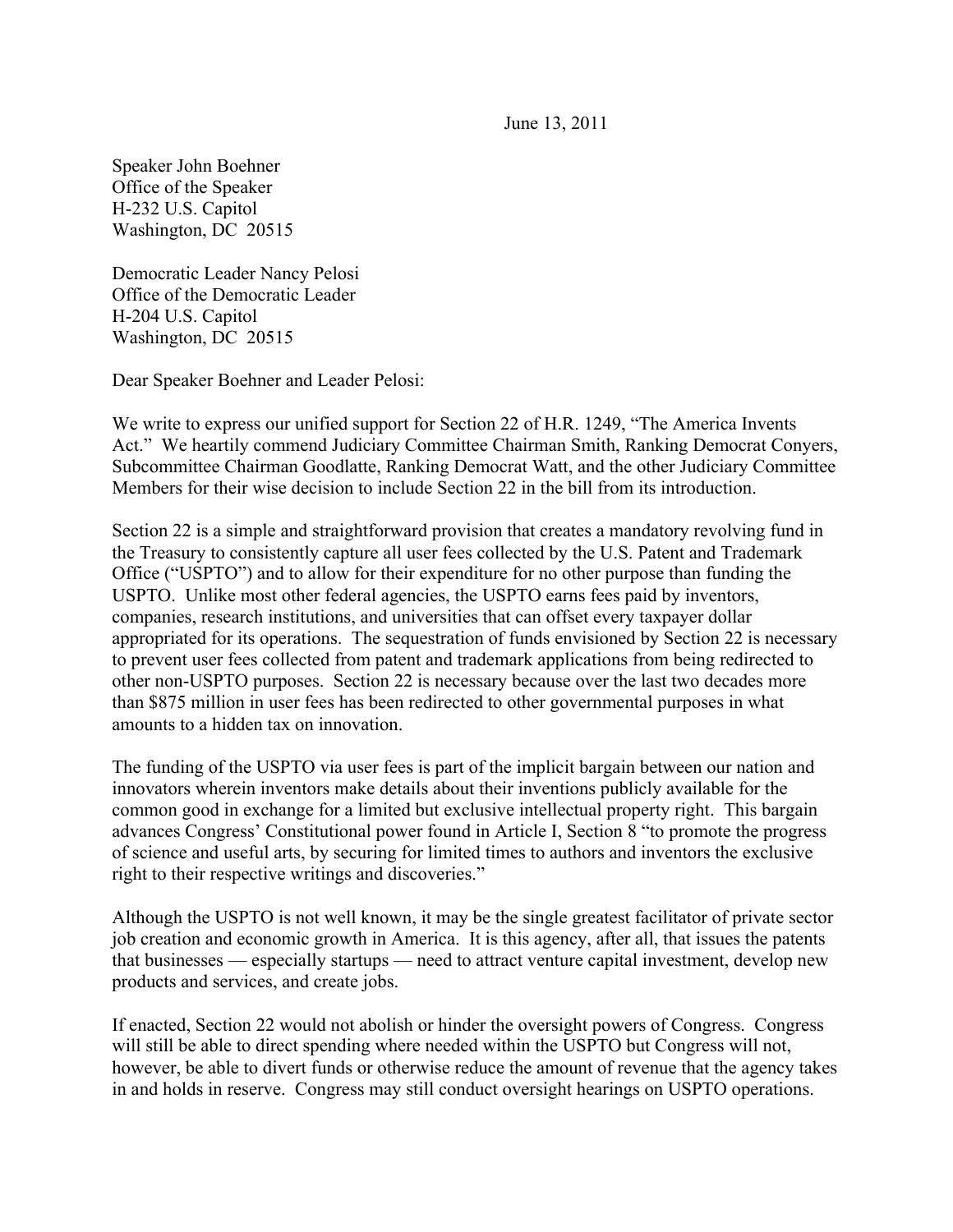Under Section 22, the USPTO will still be required to submit to Congress an annual report of its preceding fiscal year operations as well as its plans for the future. The Director of the USPTO will also be required to submit an annual spending plan to congressional appropriators, provide for an independent audit of the agency, and prepare a budget for the President for inclusion in the administration's budget. The transparency and accountability made possible through robust oversight helps ensure the USPTO will be held accountable to efficiently executing its Constitutional mission.

Regarding budgetary impact, the CBO score states that H.R. 1249 reduces direct spending by \$725 million over 10 years and decreases the budget deficits by \$717 million over the same time period. The gross mandatory spending increases reflect workload increases that the agency can absorb based on its ability to retain all of its user fees. As a practical matter, the agency is raising through user fees every dollar it spends and should not be treated as an agency that is merely spending tax dollars.

Although each of our organizations has varying views on the reforms contained in H.R. 1249, we unanimously support Section 22 and believe that it is the cornerstone of any patent reform legislation. Absent a statutory mechanism to prevent future fee diversion, as we have seen all too often in previous years, the existing and new responsibilities vested in the USPTO will suffer, the ability of the USPTO to plan long-term and build the agency our innovation economy demands will be frustrated, and the job-stifling patent application backlog will continue.

We appreciate your commitment to advancing innovation, and we strongly encourage your leadership to retain Section 22 of H.R. 1249 when the bill comes to the House floor for consideration.

## Sincerely,

AdvaMed—the Advanced Medical Technology Association Air Products and Chemicals, Inc. Allergan, Inc. AMD American Council on Education Amylin Pharmaceuticals, Inc. Apple Association of American Medical Colleges Association of American Universities Association of Public and Land-grant Universities (APLU) The Association of University Technology Managers (AUTM) BayBio BAE Industries, Inc. Beckman Coulter, Inc. Binghamton University, State University of New York BIOCOM The Biotechnology Industry Organization (BIO)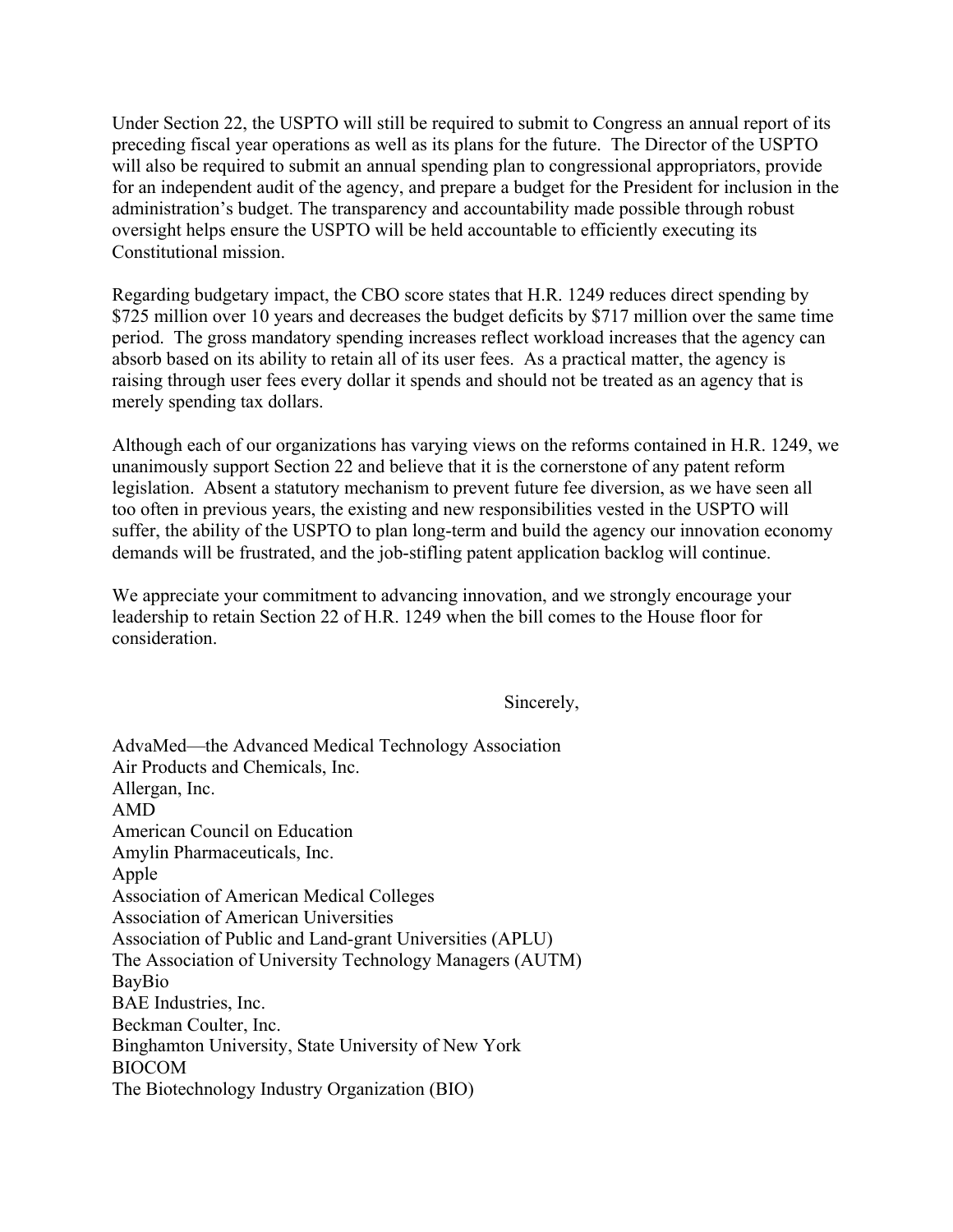Boston Scientific Bridgestone Americas Brown University Business Roundtable California Healthcare Institute (CHI) California Institute of Technology Case Western Reserve University Caterpillar Inc. Cephalon Clemson University Coalition for Patent Fairness **CONNECT** Corning Incorporated Council on Government Relations Cummins-Allison Corporation Cummins Inc. Dell Dolby Laboratories Duke University DuPont Eastman Chemical Company Edison Nation Eli Lilly and Company Emory University Environmental Toxins Solutions Inc. Eventys ExploraMed Development, LLC Fallbrook Technologies Inc. Financial Services Roundtable ForSight Labs, LLC ForSight VISION4, Inc. ForSight VISION5, Inc. The Foundry, LLC Freudenberg North America General Electric Gen-Probe Incorporated Gentex Corporation Georgia Institute of Technology GlaxoSmithKline HiperSem Inc. Hoffman-La Roche Inc. Honeywell IBM Illinois Tool Works, Inc. Indiana University Innovation Alliance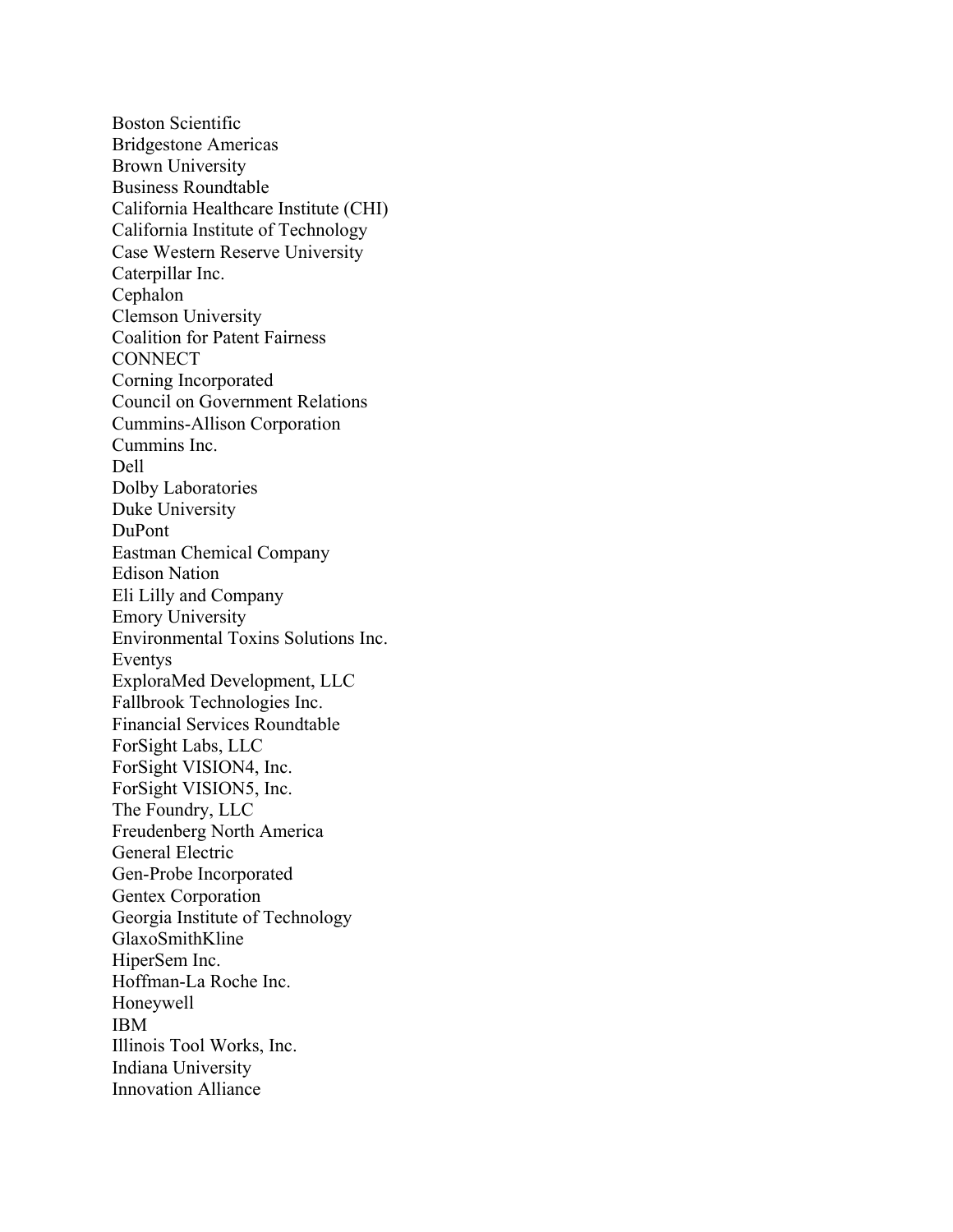Intel InterDigital International Federation of Professional & Technical Engineers (IFPTE) International Game Technology (IGT) Inventors Digest Magazine Iowa Biotech Association Iowa State University The Johns Hopkins University Johnson & Johnson Kansas State University Kodak Luminex Corporation Medical Device Manufacturers Association (MDMA) Medtronic, Inc. Michigan State University Microsoft Millennium Pharmaceuticals Milliken & Company Miramar Labs, Inc. Massachusetts Institute of Technology Motor & Equipment Manufacturers Association National Association of Manufacturers (NAM) National Association of Patent Practitioners National Treasury Employees Union National Venture Capital Association Neodyne Biosciences, Inc. NeoTract, Inc. New Venture Advisors New York University North Carolina State University Novartis Novozymes NuVasive OnLive **Oracle** Orthopedic Venture Partners Patent Office Professional Association (POPA) Penn State University Pfizer Procter & Gamble Product on Demand Qualcomm, Inc. Rearden Companies Rutgers, The State University of New Jersey Stanford-Burnham Medical Research Institute Stanford University